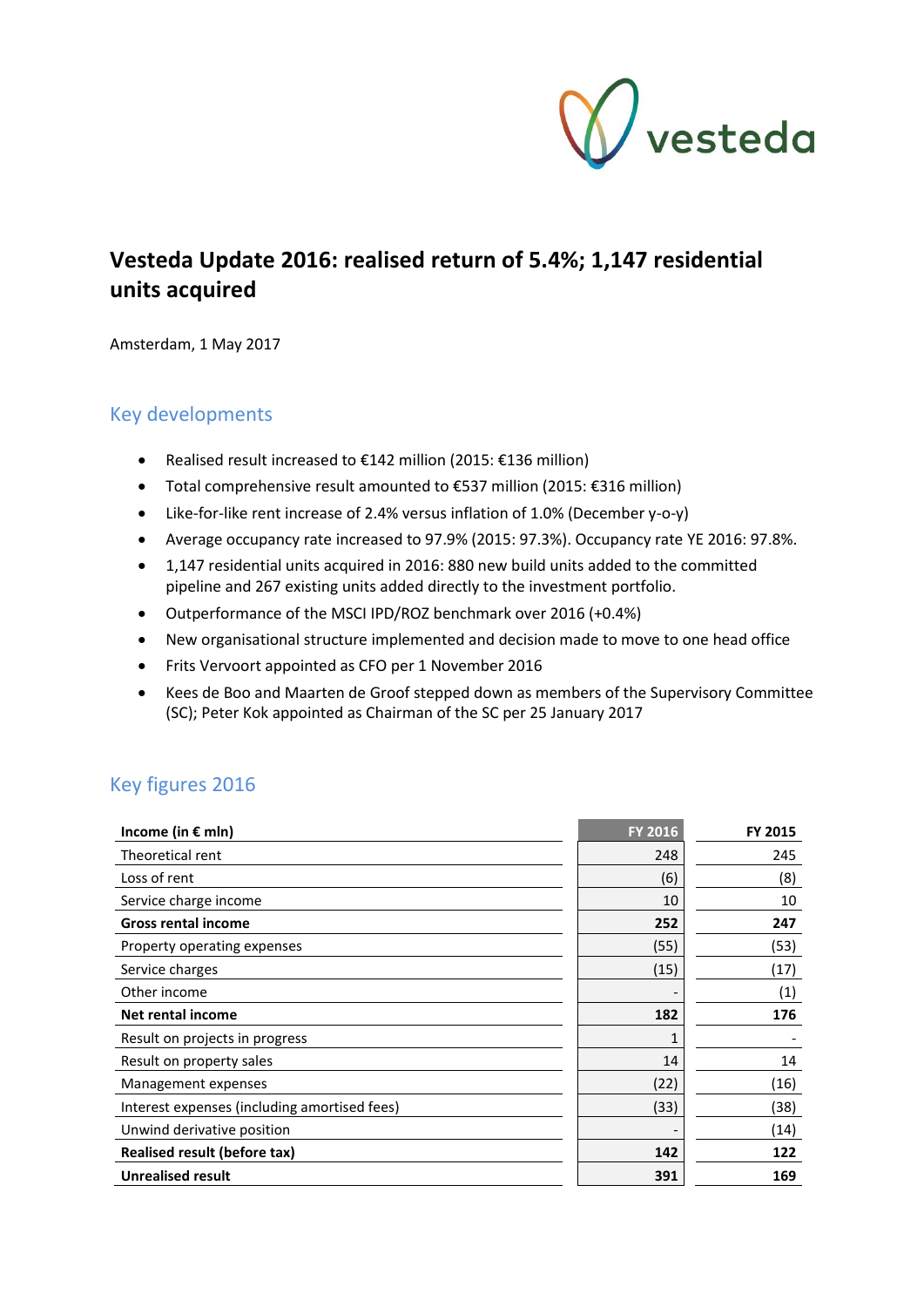

| Total operating result            | 533 | 291 |
|-----------------------------------|-----|-----|
| <b>Revaluation of derivatives</b> |     |     |
| Total comprehensive result        | 537 | 316 |

| Statement of financial position (in $\epsilon$ mln) | 31 December<br>2016 | 31 December<br>2015 |
|-----------------------------------------------------|---------------------|---------------------|
| Total assets                                        | 4,375               | 3,839               |
| Equity                                              | 3,045               | 2,629               |
| Debt capital                                        | 1,238               | 1,098               |
| Leverage ratio (in %)                               | 28.3                | 28.6                |

| <b>Return on equity</b>                            |                |                |
|----------------------------------------------------|----------------|----------------|
| (in % of opening equity)                           | <b>FY 2016</b> | <b>FY 2015</b> |
| <b>Realised return</b>                             | 5.4            | 5.4            |
| From letting                                       | 4.9            | 5.4            |
| From property sales                                | 0.5            | 0.6            |
| From unwind transaction derivatives                |                | (0.6)          |
| <b>Unrealised return</b>                           | 14.9           | 7.5            |
| Total return, excluding revaluation on derivatives | 20.3           | 12.9           |
| Revaluation on derivatives                         | 0.1            | 1.1            |
| Totaal comprehensive return                        | 20.4           | 14.0           |

# Message from Vesteda Managing Board

## 2016: once again a year of exceptionally good results…

The past year was an exceptionally good one for investors in the Dutch residential market. The total return we recorded in 2016 exceeded the already exceptionally high total return of 2015, thanks to the strong increase in the value of the portfolio.

Higher net rental income and a significant decrease in interest expenses led, despite a restructuring provision of €7 million, to an increase in realised result to €142 million (2015: €136 million, excluding unwind derivative position).

#### …but also of serious shortages in the non-regulated rental market…

At the same time, the public debate about the functioning of the Dutch residential market has become quite heated in recent months. We are clearly seeing the consequences of the postponement of new residential construction during the crisis. The shortages we are now seeing, together with a historic low in interest rates, have resulted in a strong increase in house prices, especially in the owner-occupier segment, with price rises particularly strong in the country's major cities.

The revaluation of our investment portfolio amounted to 10.1%, which led to an unreaslied result of €391 million in 2016, compared to €169 million in 2015.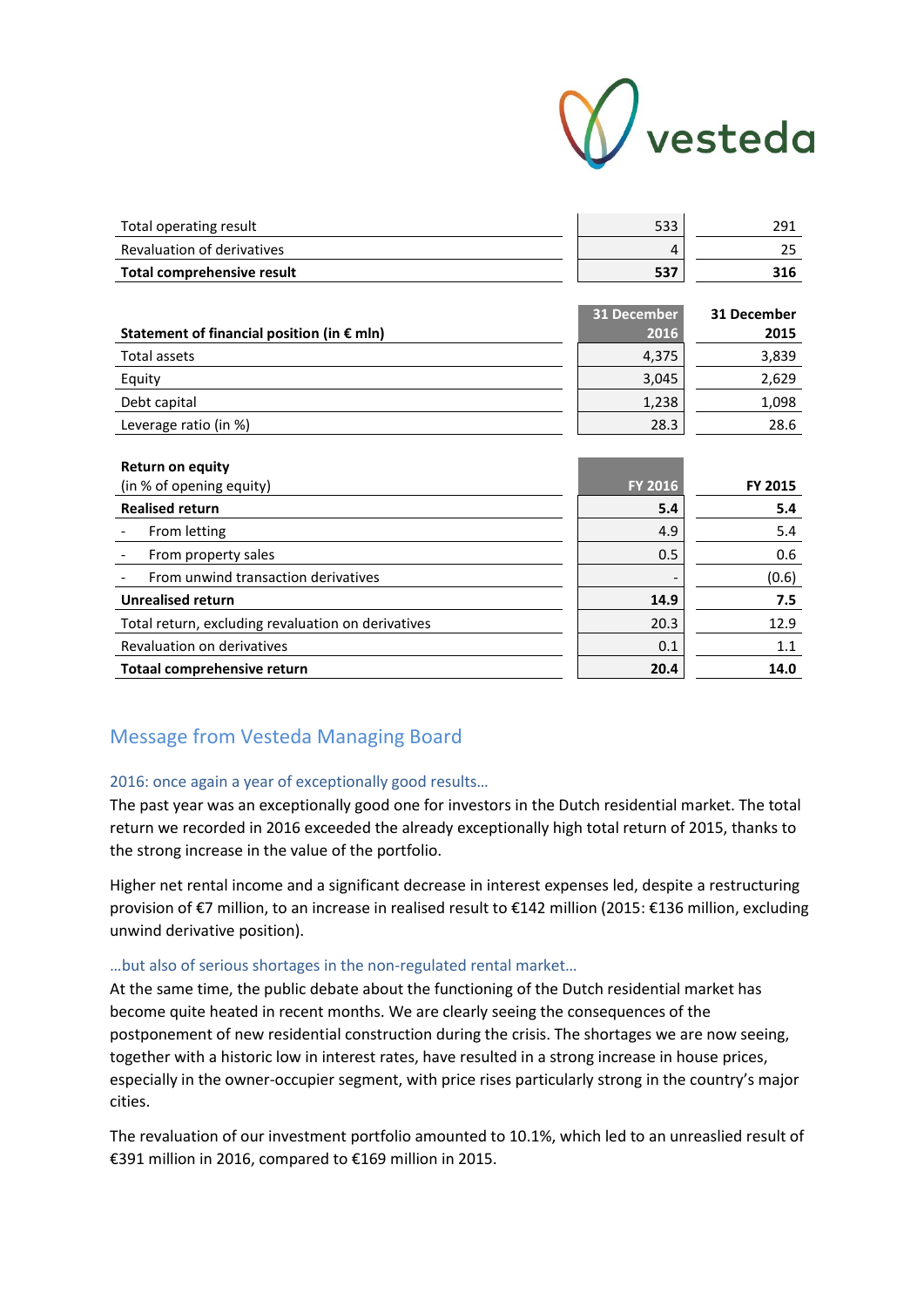

#### New organisational structure: effective, efficient, fully integrated and centralised where possible

In 2016, we took a number of decisions that had a significant impact on our organisation. We have taken the decision to centralise our three main locations in our new head office De Boel in Amsterdam. This means that we will close our former head office in Maastricht in 2017 and that we will be saying goodbye or have already said goodbye to most of our colleagues from the south. Working towards a single integrated organisation also required changes to our organisational structure. Our organisation now consists of three core departments: Portfolio Strategy, Operations and Acquisitions.

#### Increased focus on our tenants

In addition to our new organisational structure, we devoted a great deal of attention to our mission, vision and core values, as part of the Vesteda Improves programme (Vesteda Verbetert). The basic premise of our revised mission is that together with our tenants, we create an environment in which they feel at home. We strive to constantly improve our services and our existing residential portfolio. And we also add residential complexes that are tailored to the living requirements of our tenants, today and in the future.

We have also started the process of adjusting our corporate identity to bring it in line with our new mission, vision and core values. Our previous corporate identity was designed in 2004. A lot has changed at Vesteda in the intervening period. For one, we are more service-oriented now and we have focused on the mid-rental segment rather than the higher rental segment since 2011.

Our portfolio is back on track to growth and we will move to one central head office this year. The roll out of our new corporate identity will be gradually and completed after the move to our new head office.

## Much attention for acquisition and Corporate Sustainability and Social Resonsibility

Our Acquisitions department was able to acquire ten projects in 2016, adding a total of 1,147 residential units. All of these projects are an excellent fit with our portfolio strategy of expanding in the mid-rental segment of the market with a primary focus on the Randstad, the Brabant metropolitan area and the strong cities in the periphery of the Netherlands.

Corporate Sustainability and Social Responsibility (CSSR) really took off within our organisation in 2016. We are seeing a growing awareness and as investors in the residential market we can have a major impact on the sustainability front. We took a number of measures after our disappointing GRESB score in 2015. And we have made our CSSR targets an integrated part of our Business Plan. In other words, CSSR is for everyone. After successfully implementing the action plan to enhance our overall GRESB performance, in 2016 GRESB awarded Vesteda 'Green Star' classification, with three stars out of a maximum of five.

## Structurally healthy housing market

A healthy and well-functioning housing market is of crucial importance to Dutch residents and investors in the Dutch residential market. Housing is a basic need and everyone ought to have the right to a comfortable, safe and affordable house.